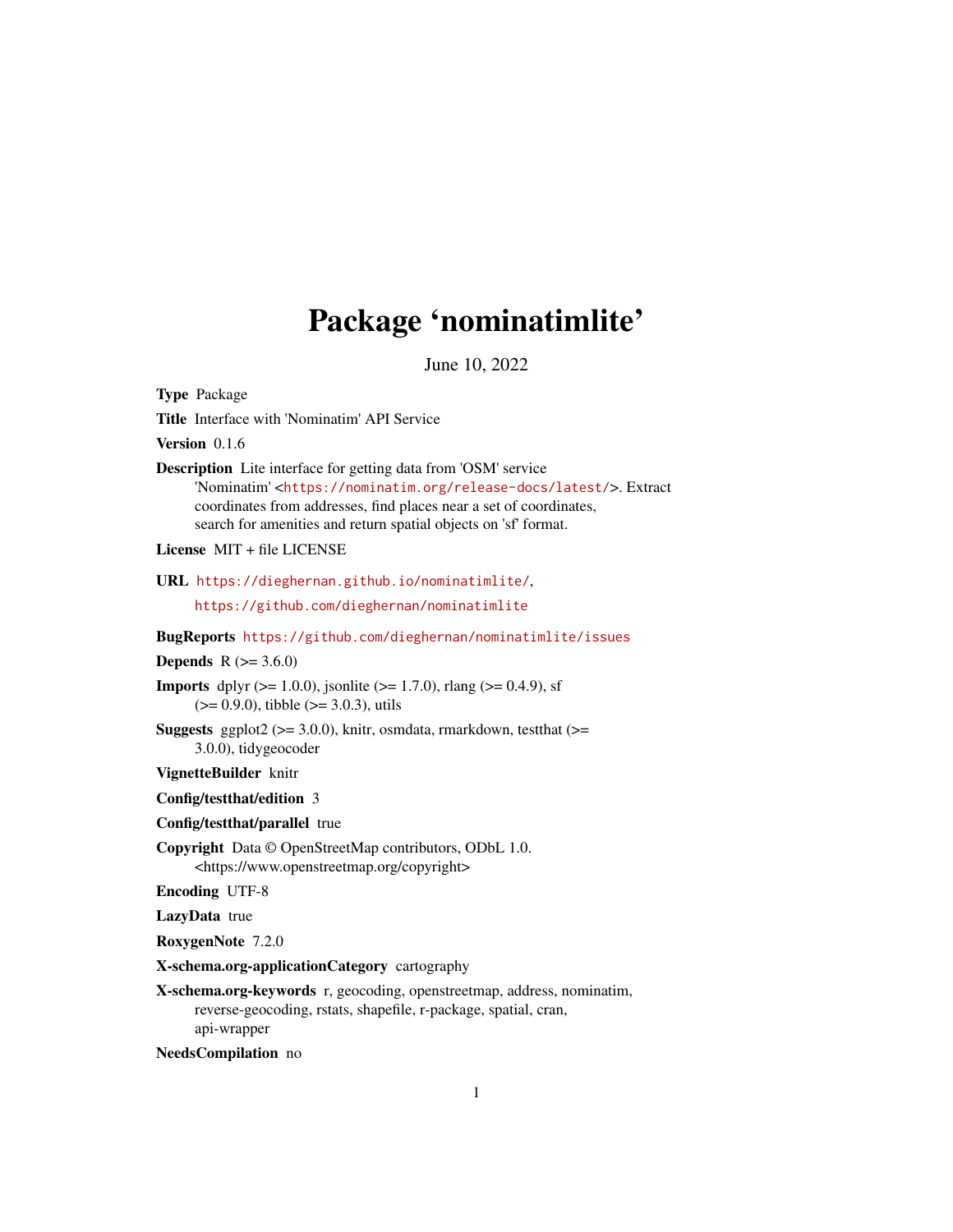```
Author Diego Hernangómez [aut, cre, cph]
      (<https://orcid.org/0000-0001-8457-4658>),
     Jindra Lacko [ctb, rev]
```
Maintainer Diego Hernangómez <diego.hernangomezherrero@gmail.com>

Repository CRAN

Date/Publication 2022-06-10 07:40:02 UTC

### R topics documented:

| Index |  |
|-------|--|

<span id="page-1-1"></span>bbox\_to\_poly *Create a bounding box* sf *object*

#### Description

Create a sf polygon object from the coordinates of a bounding box

#### Usage

```
\text{bbox_to-poly(bbox = NA, xmin = NA, ymin = NA, xmax = NA, ymax = NA, crs = 4326)}
```
#### Arguments

| bbox                   | numeric vector of 4 elements representing the coordinates of the bounding box. |  |
|------------------------|--------------------------------------------------------------------------------|--|
|                        | Values should be c(xmin, ymin, xmax, ymax)                                     |  |
| xmin, ymin, xmax, ymax |                                                                                |  |
|                        | alternatively, you can use these named parameters instead of bbox              |  |
| crs                    | coordinate reference system, something suitable as input to st crs             |  |

#### Details

Bounding boxes can be located using different online tools, as [Bounding Box Tool.](https://boundingbox.klokantech.com/)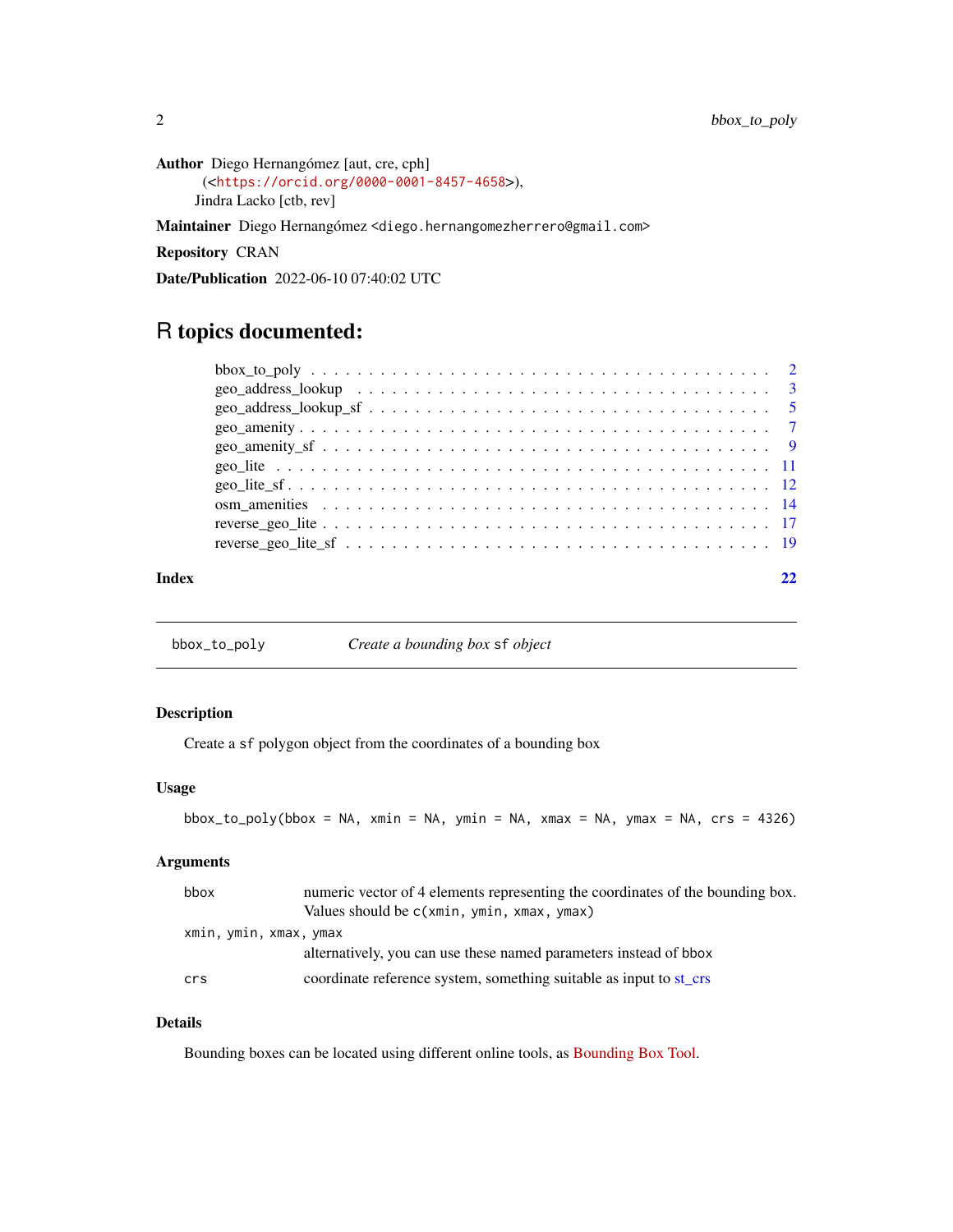#### <span id="page-2-0"></span>Value

A sf object

#### See Also

```
sf::st_as_sfc()
```

```
Other spatial: geo_address_lookup_sf(), geo_amenity_sf(), geo_lite_sf(), reverse_geo_lite_sf()
Other amenity: geo_amenity_sf(), geo_amenity(), osm_amenities
```
#### Examples

```
# bounding box of Germany
bbox_GER <- c(5.86631529, 47.27011137, 15.04193189, 55.09916098)
bbox_GER_sf <- bbox_to_poly(bbox_GER)
library(ggplot2)
ggplot(bbox_GER_sf) +
  geom_sf()
# Extract the bounding box of a sf object
Texas <- geo_lite_sf("Texas", points_only = FALSE)
bbox <- sf::st_bbox(Texas)
bbox
bbox_Texas <- bbox_to_poly(bbox)
ggplot(bbox_Texas) +
  geom_sf(cd = "red") +geom_sf(data = Texas)
```
<span id="page-2-1"></span>geo\_address\_lookup *Query the address and other details of one or multiple OSM objects*

#### Description

Geocodes addresses for OSM objects, identified with the OSM Id.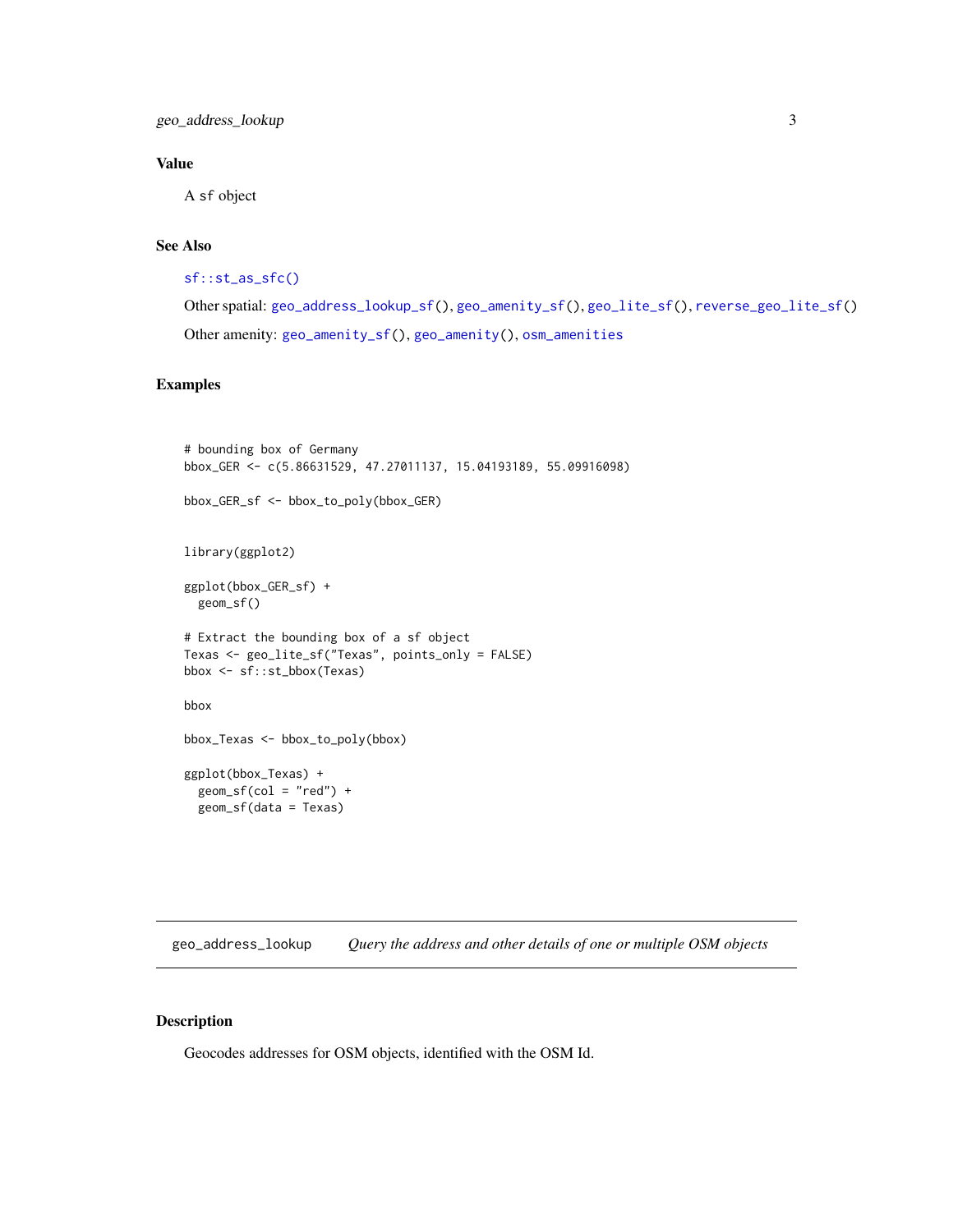#### Usage

```
geo_address_lookup(
  osm_ids,
  type = c("N", "W", "R"),
  lat = "lat",long = "lon",full_results = FALSE,
  return_addresses = TRUE,
  verbose = FALSE,
  \text{custom\_query} = \text{list}()\mathcal{E}
```
#### Arguments

| osm_ids          | vector of OSM identifiers (c(00000, 11111, 22222)).                                                                                                                                         |
|------------------|---------------------------------------------------------------------------------------------------------------------------------------------------------------------------------------------|
| type             | vector of the type of the OSM type associated to each osm_ids. Possible values<br>are node ("N"), way ("W") or relation ("R"). If a single value is provided it<br>would be recycled.       |
| lat              | latitude column name ( <i>i.e.</i> "lat").                                                                                                                                                  |
| long             | longitude column name ( <i>i.e.</i> "long").                                                                                                                                                |
| full_results     | returns all available data from the geocoding service if TRUE. If FALSE (de-<br>fault) then only latitude and longitude columns are returned from the geocoding<br>service.                 |
| return_addresses |                                                                                                                                                                                             |
|                  | return input addresses with results if TRUE. Note that most services return<br>the input addresses with full_results = TRUE and setting return_addresses to<br>FALSE does not prevent this. |
| verbose          | if TRUE then detailed logs are output to the console. FALSE is default. Can be<br>set permanently with options (tidygeocoder. verbose = TRUE)                                               |
| custom_query     | API-specific parameters to be used, passed as a named list (i.e. list (country codes<br>$=$ "US")). See Details.                                                                            |
|                  |                                                                                                                                                                                             |

#### Details

See <https://nominatim.org/release-docs/develop/api/Lookup/> for additional parameters to be passed to custom\_query.

#### Value

A tibble with the results.

### See Also

```
Other geocoding: geo_amenity(), geo_lite(), reverse_geo_lite()
Other lookup: geo_address_lookup_sf()
```
<span id="page-3-0"></span>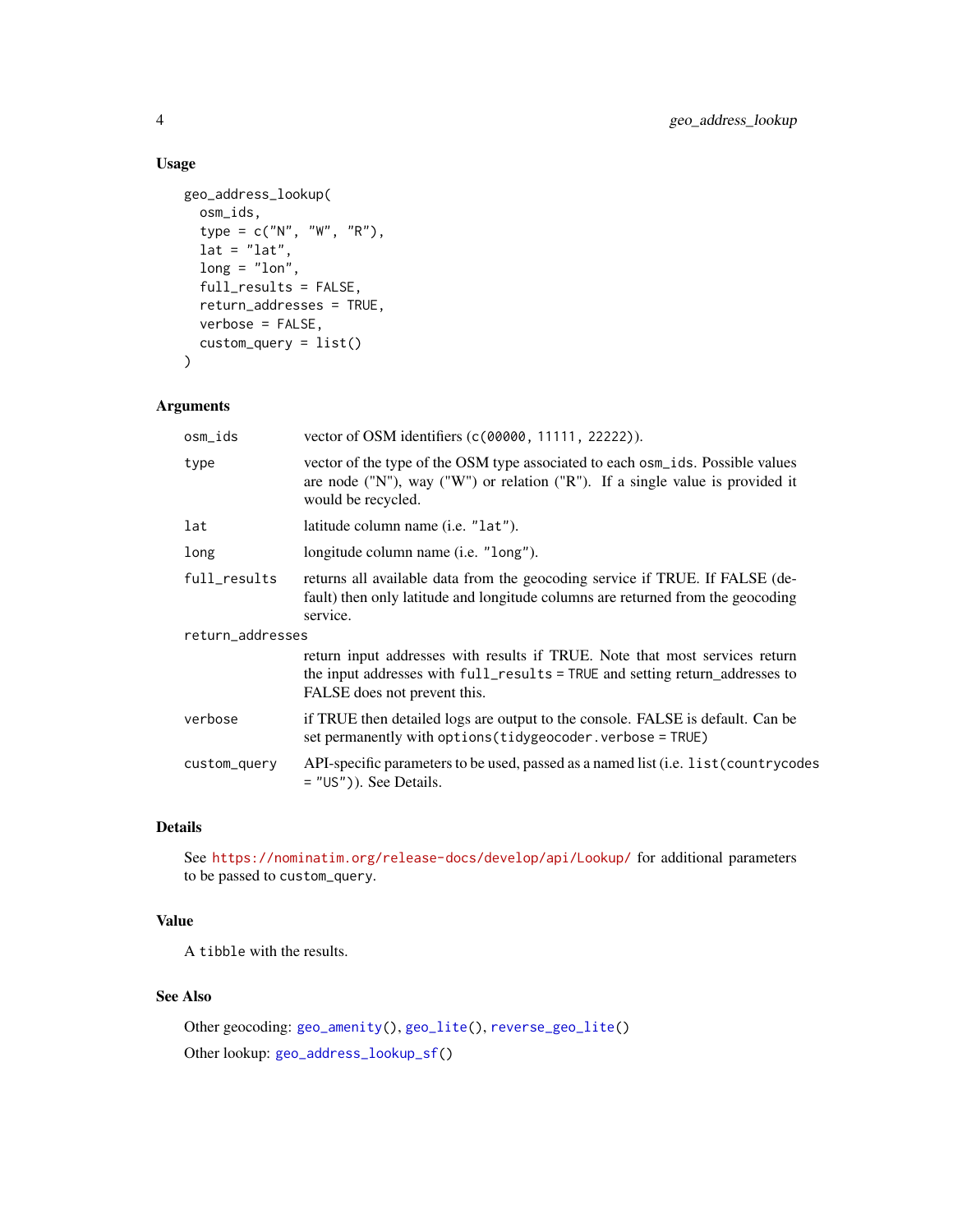<span id="page-4-0"></span>geo\_address\_lookup\_sf 5

#### Examples

```
ids <- geo_address_lookup(
 osm_ids = c(46240148, 34633854),
  type = c("W"),
\lambdaids
```
<span id="page-4-1"></span>geo\_address\_lookup\_sf *Get spatial objects from OSM ids*

#### Description

This function allows you to extract the spatial objects for specific OSM objects.

#### Usage

```
geo_address_lookup_sf(
 osm_ids,
  type = c("N", "W", "R"),
  full_results = FALSE,
  return_addresses = TRUE,
  verbose = FALSE,
  custom_query = list(),
 points_only = TRUE
\mathcal{L}
```
#### Arguments

| osm_ids          | vector of OSM identifiers (c(00000, 11111, 22222)).                                                                                                                                           |
|------------------|-----------------------------------------------------------------------------------------------------------------------------------------------------------------------------------------------|
| type             | vector of the type of the OSM type associated to each osm_ids. Possible values<br>are node $("N")$ , way $("W")$ or relation $("R")$ . If a single value is provided it<br>would be recycled. |
| full_results     | returns all available data from the geocoding service if TRUE. If FALSE (de-<br>fault) then only latitude and longitude columns are returned from the geocoding<br>service.                   |
| return_addresses |                                                                                                                                                                                               |
|                  | return input addresses with results if TRUE. Note that most services return<br>the input addresses with full_results = TRUE and setting return_addresses to<br>FALSE does not prevent this.   |
| verbose          | if TRUE then detailed logs are output to the console. FALSE is default. Can be<br>set permanently with options (tidygeocoder. verbose = TRUE)                                                 |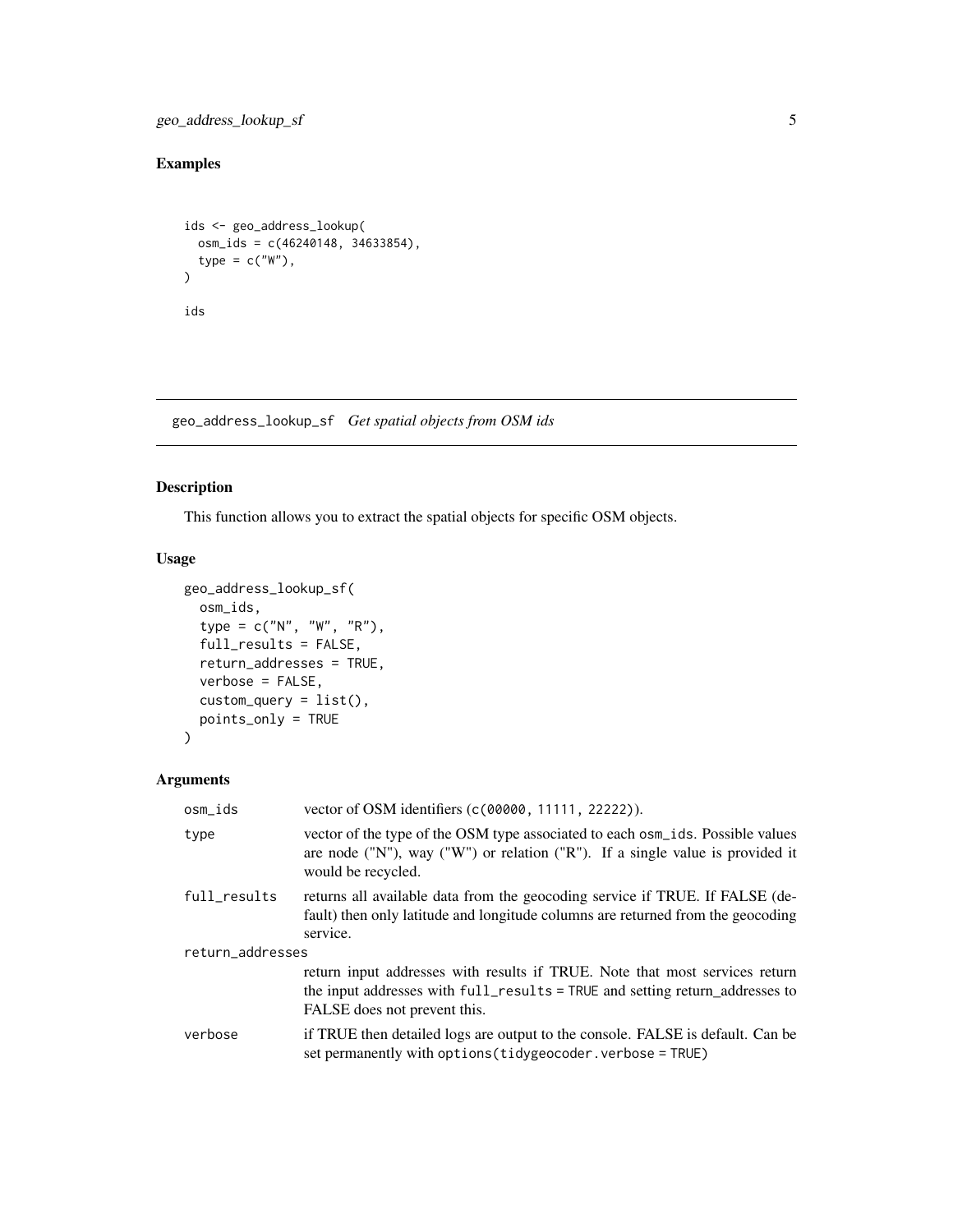<span id="page-5-0"></span>

| custom_query | API-specific parameters to be used, passed as a named list (i.e. list (countrycodes<br>$=$ "US")). See Details.                                                 |
|--------------|-----------------------------------------------------------------------------------------------------------------------------------------------------------------|
| points_only  | Logical TRUE/FALSE. Whether to return only spatial points (TRUE, which is the<br>default) or potentially other shapes as provided by the Nominatim API (FALSE). |

#### Details

See <https://nominatim.org/release-docs/latest/api/Search/> for additional parameters to be passed to custom\_query.

#### Value

A sf object with the results.

#### See Also

```
Other spatial: bbox_to_poly(), geo_amenity_sf(), geo_lite_sf(), reverse_geo_lite_sf()
Other lookup: geo_address_lookup()
```
#### Examples

```
# Notre Dame Cathedral, Paris
NotreDame <- geo_address_lookup_sf(
 osm_ids = c(201611261),
  type = c("W")\mathcal{L}library(ggplot2)
ggplot(NotreDame) +
  geom_sf()
NotreDame_poly <- geo_address_lookup_sf(
  osm_ids = c(201611261),
  type = c("W"),
  points_only = FALSE
\mathcal{L}ggplot(NotreDame_poly) +
  geom_sf()
```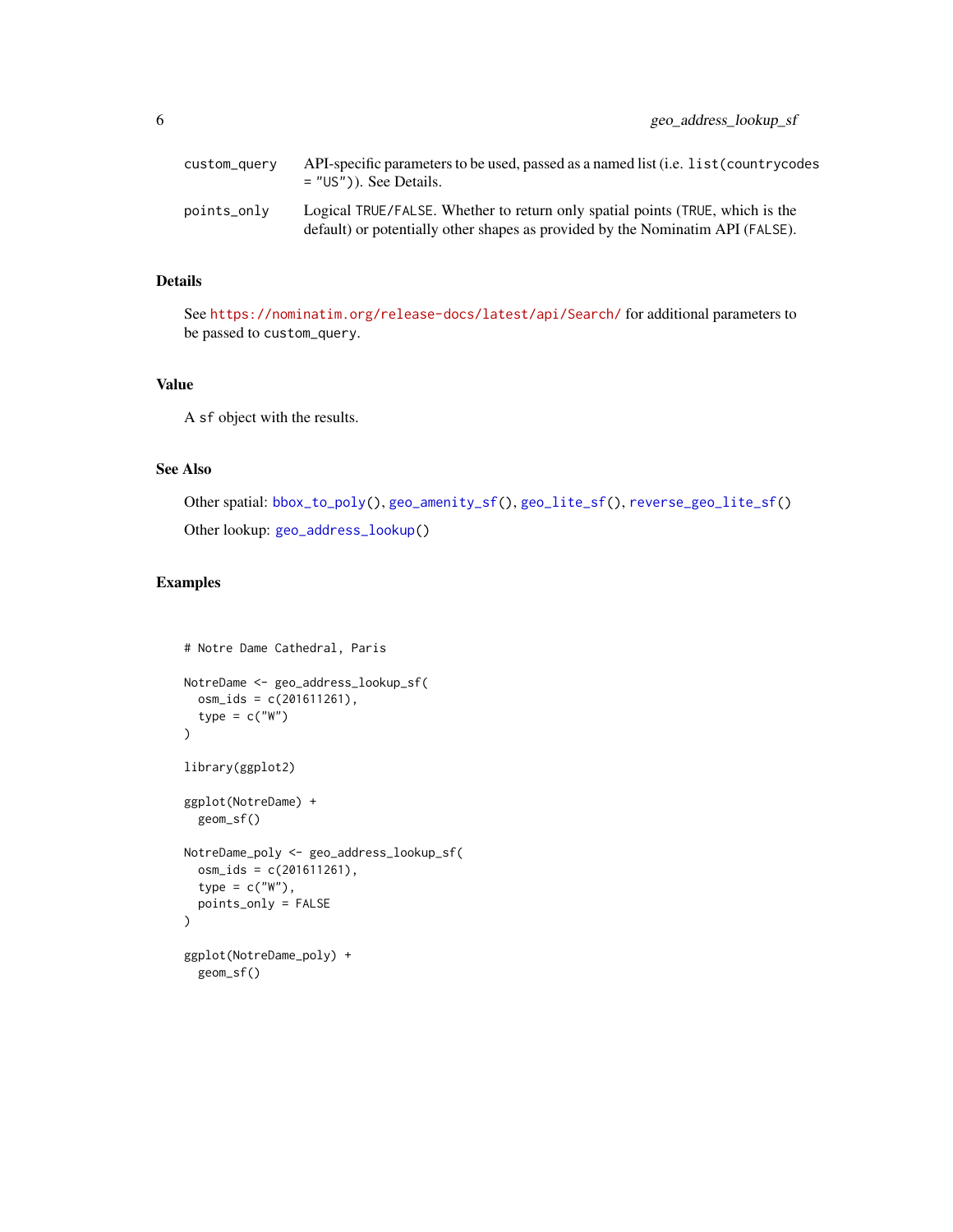<span id="page-6-1"></span><span id="page-6-0"></span>

#### Description

This function search amenities as defined by OpenStreetMap on a restricted area defined by a bounding box in the form of (<min\_latitude>, <min\_longitude>, <max\_latitude>, <max\_longitude>).

#### Usage

```
geo_amenity(
 bbox,
  amenity,
 lat = "lat",long = "lon",limit = 1,full_results = FALSE,
  return_addresses = TRUE,
 verbose = FALSE,
 custom_query = list(),
  strict = FALSE
)
```
#### Arguments

| bbox             | A numeric vector of latitude and longitude ( <min_latitude>, <min_longitude>,<br/><max_latitude>, <max_longitude>) that restrict the search area. See Details.</max_longitude></max_latitude></min_longitude></min_latitude> |
|------------------|------------------------------------------------------------------------------------------------------------------------------------------------------------------------------------------------------------------------------|
| amenity          | A character of a vector of character with the amenities to be geolocated (i.e.<br>c("pub", "restaurant")). See Details or osm_amenities.                                                                                     |
| lat              | latitude column name (i.e. "lat").                                                                                                                                                                                           |
| long             | longitude column name ( <i>i.e.</i> "long").                                                                                                                                                                                 |
| limit            | maximum number of results to return per input address. Note that each query<br>returns a maximum of 50 results.                                                                                                              |
| full_results     | returns all available data from the geocoding service if TRUE. If FALSE (de-<br>fault) then only latitude and longitude columns are returned from the geocoding<br>service.                                                  |
| return_addresses |                                                                                                                                                                                                                              |
|                  | return input addresses with results if TRUE. Note that most services return<br>the input addresses with full_results = TRUE and setting return_addresses to<br>FALSE does not prevent this.                                  |
| verbose          | if TRUE then detailed logs are output to the console. FALSE is default. Can be<br>set permanently with options (tidygeocoder. verbose = TRUE)                                                                                |
| custom_query     | API-specific parameters to be used. See geo_lite().                                                                                                                                                                          |
| strict           | Logical TRUE/FALSE. Force the results to be included inside the bbox. Note<br>that Nominatim default behaviour may return results located outside the pro-<br>vided bounding box.                                            |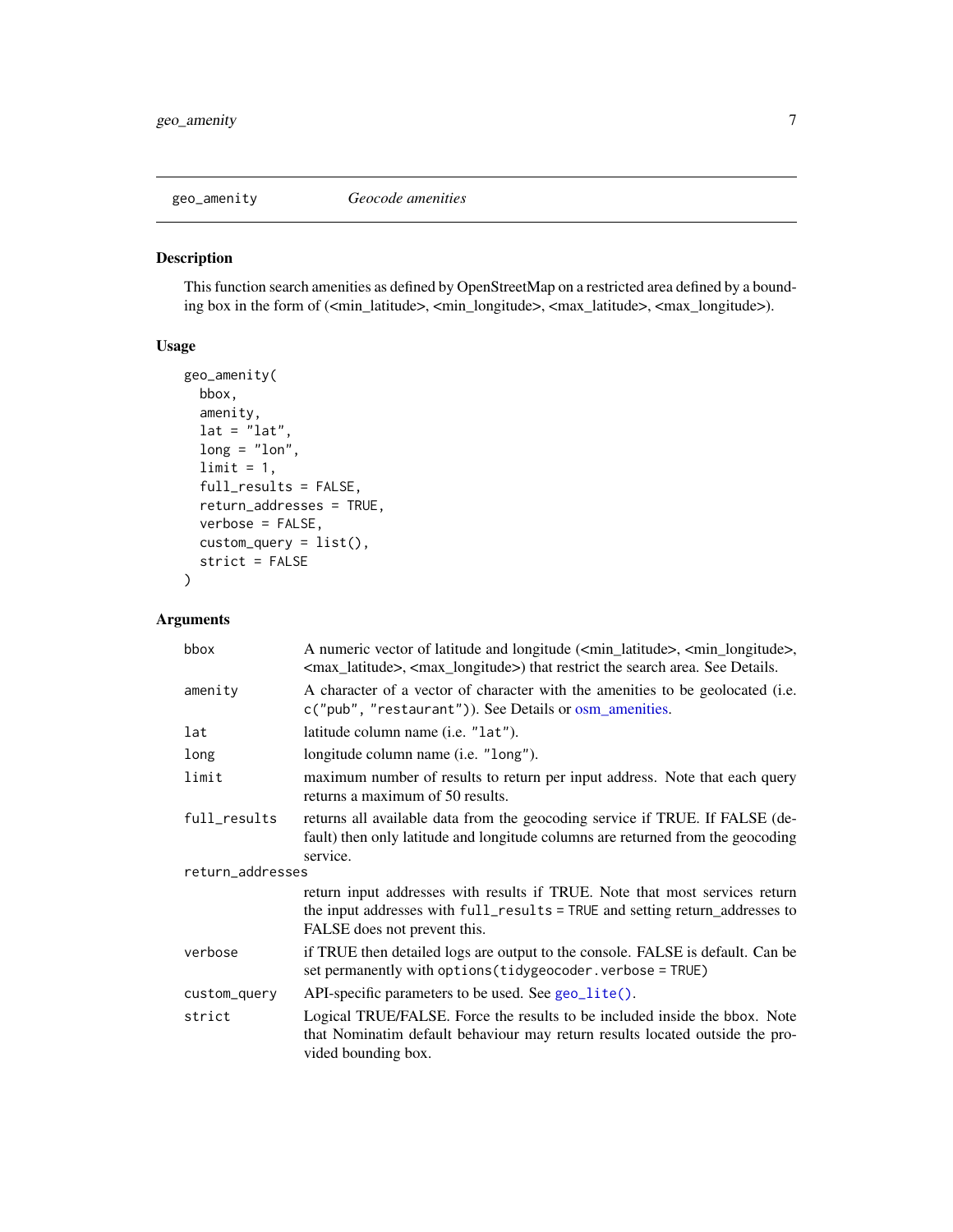#### <span id="page-7-0"></span>Details

Bounding boxes can be located using different online tools, as [Bounding Box Tool.](https://boundingbox.klokantech.com/)

For a full list of valid amenities see <https://wiki.openstreetmap.org/wiki/Key:amenity>.

#### Value

A tibble with the results.

#### See Also

```
Other amenity: bbox_to_poly(), geo_amenity_sf(), osm_amenities
Other geocoding: geo_address_lookup(), geo_lite(), reverse_geo_lite()
```
#### Examples

```
# Times Square, NY, USA
bbox \leq c(
  -73.9894467311, 40.75573629,
  -73.9830630737, 40.75789245
\mathcal{L}geo_amenity(
  bbox = bbox,
  amenity = "restaurant"
\mathcal{L}# Several amenities
geo_amenity(
 bbox = bbox,
  amenity = c("restaurant", "pub")
\mathcal{L}# Increase limit and use with strict
geo_amenity(
 bbox = bbox,amenity = c("restaurant", "pub"),
 limit = 10,
  strict = TRUE
\overline{\phantom{a}}
```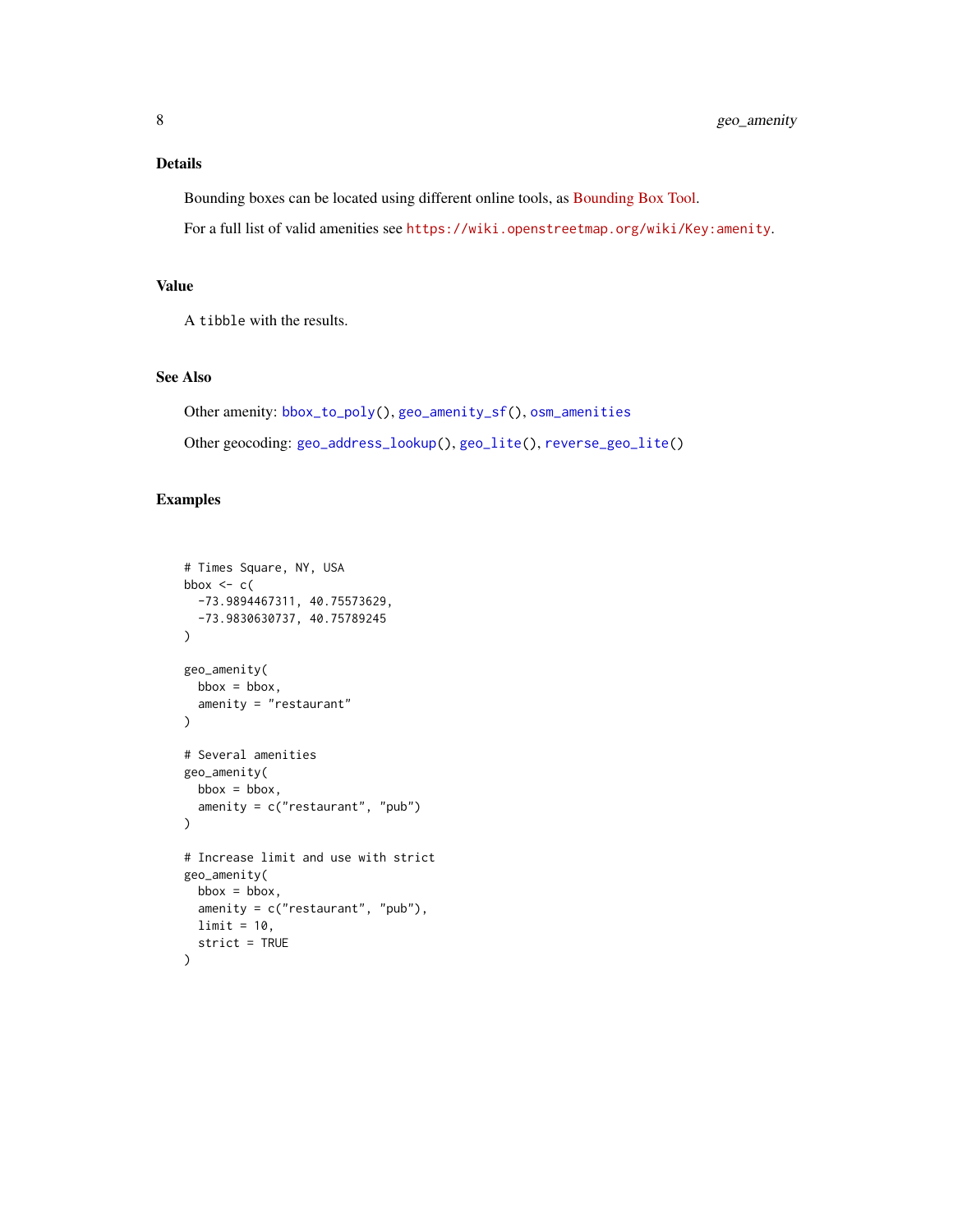<span id="page-8-1"></span><span id="page-8-0"></span>

#### Description

This function search amenities as defined by OpenStreetMap on a restricted area defined by a bounding box in the form of (<min\_latitude>, <min\_longitude>, <max\_latitude>, <max\_longitude>).

#### Usage

```
geo_amenity_sf(
 bbox,
  amenity,
 limit = 1,full_results = FALSE,
  return_addresses = TRUE,
  verbose = FALSE,
  custom_query = list(),
 points_only = TRUE,
  strict = FALSE
)
```
#### Arguments

| bbox             | A numeric vector of latitude and longitude ( <min_latitude>, <min_longitude>,<br/><max_latitude>, <max_longitude>) that restrict the search area. See Details.</max_longitude></max_latitude></min_longitude></min_latitude> |
|------------------|------------------------------------------------------------------------------------------------------------------------------------------------------------------------------------------------------------------------------|
| amenity          | A character of a vector of character with the amenities to be geolocated (i.e.<br>c("pub", "restaurant")). See Details or osm_amenities.                                                                                     |
| limit            | maximum number of results to return per input address. Note that each query<br>returns a maximum of 50 results.                                                                                                              |
| full_results     | returns all available data from the geocoding service if TRUE. If FALSE (de-<br>fault) then only latitude and longitude columns are returned from the geocoding<br>service.                                                  |
| return_addresses |                                                                                                                                                                                                                              |
|                  | return input addresses with results if TRUE. Note that most services return<br>the input addresses with full_results = TRUE and setting return_addresses to<br>FALSE does not prevent this.                                  |
| verbose          | if TRUE then detailed logs are output to the console. FALSE is default. Can be<br>set permanently with options (tidygeocoder.verbose = TRUE)                                                                                 |
| custom_query     | API-specific parameters to be used. See geo_lite().                                                                                                                                                                          |
| points_only      | Logical TRUE/FALSE. Whether to return only spatial points (TRUE, which is the<br>default) or potentially other shapes as provided by the Nominatim API (FALSE).                                                              |
| strict           | Logical TRUE/FALSE. Force the results to be included inside the bbox. Note<br>that Nominatim default behaviour may return results located outside the pro-<br>vided bounding box.                                            |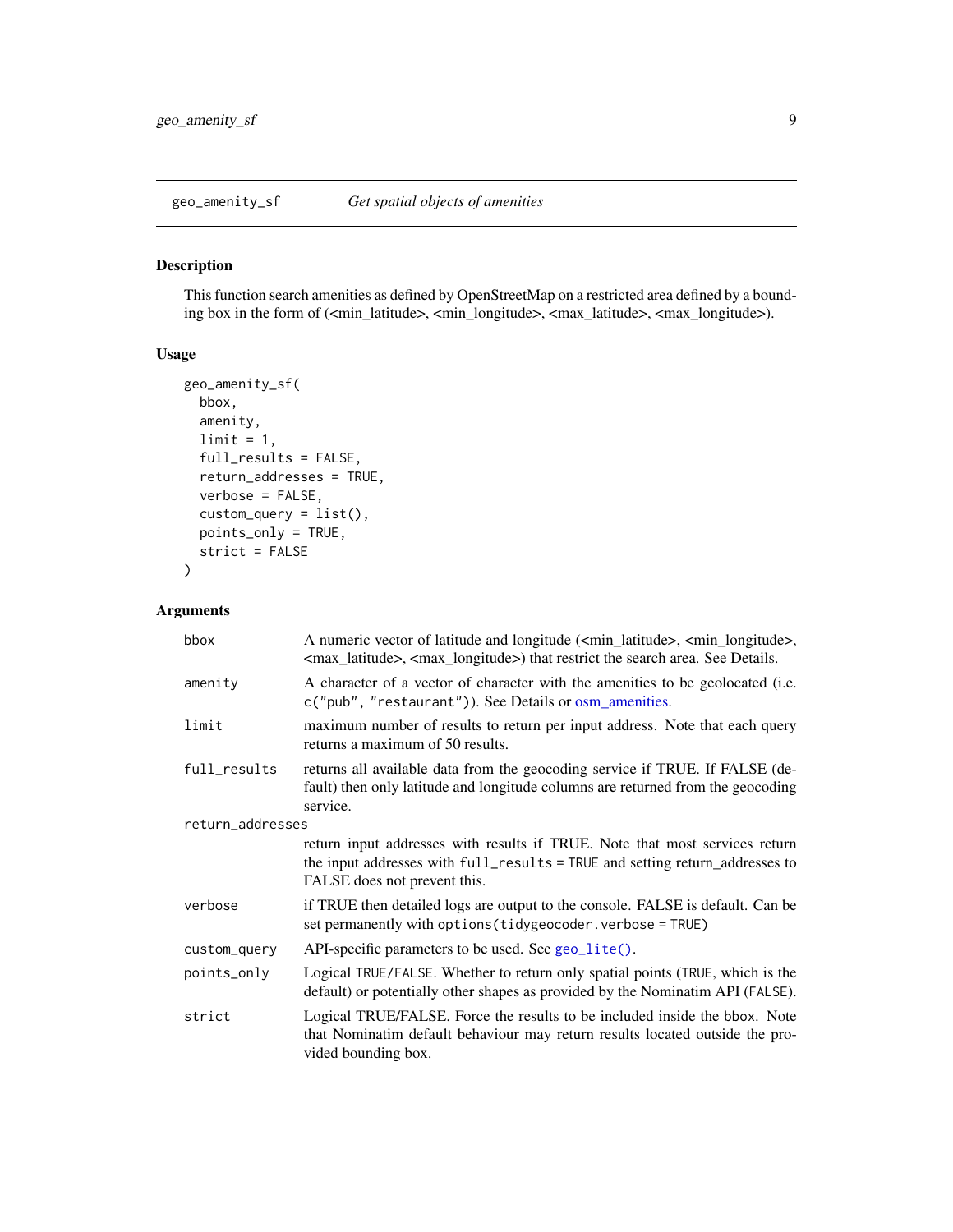#### <span id="page-9-0"></span>Details

Bounding boxes can be located using different online tools, as [Bounding Box Tool.](https://boundingbox.klokantech.com/) For a full list of valid amenities see <https://wiki.openstreetmap.org/wiki/Key:amenity>.

#### Value

A sf object with the results.

#### See Also

```
Other spatial: bbox_to_poly(), geo_address_lookup_sf(), geo_lite_sf(), reverse_geo_lite_sf()
Other amenity: bbox_to_poly(), geo_amenity(), osm_amenities
```
#### Examples

```
# Madrid, Spain
library(ggplot2)
bbox \leq c(
 -3.888954, 40.311977,
  -3.517916, 40.643729
)
# Restaurants and pubs
rest_pub <- geo_amenity_sf(bbox,
  c("restaurant", "pub"),
 limit = 50
)
ggplot(rest_pub) +
  geom_sf()
# Hospital as polygon
hosp <- geo_amenity_sf(bbox,
  "hospital",
  points_only = FALSE
)
ggplot(hosp) +
  geom_sf()
```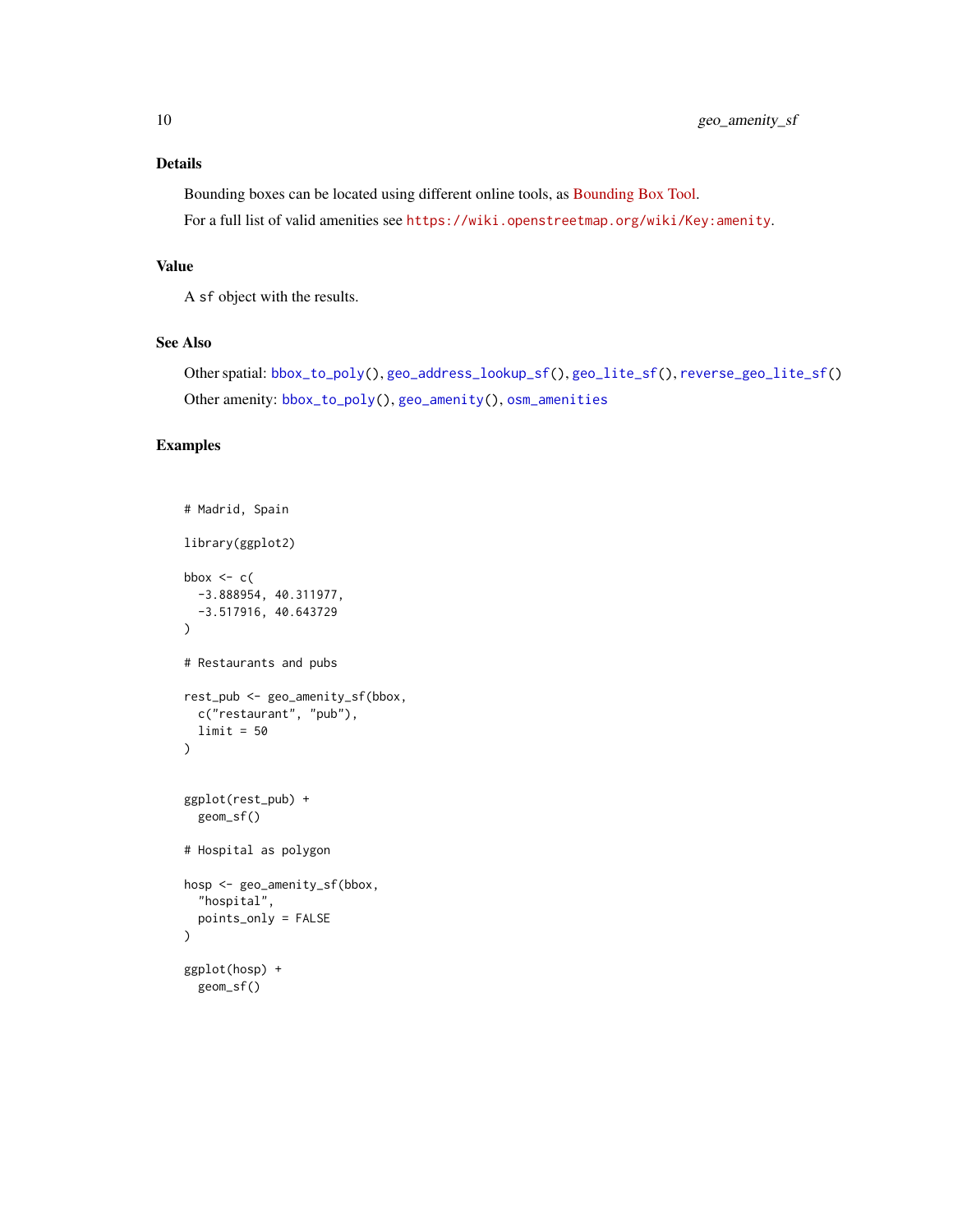<span id="page-10-1"></span><span id="page-10-0"></span>

#### Description

Geocodes addresses given as character values.

#### Usage

```
geo_lite(
 address,
 lat = "lat",long = "lon",limit = 1,full_results = FALSE,
 return_addresses = TRUE,
 verbose = FALSE,
 custom_query = list()
)
```
#### Arguments

| address          | single line address (i.e. "1600 Pennsylvania Ave NW, Washington") or a vec-<br>tor of addresses (c("Madrid", "Barcelona")).                                                                 |  |
|------------------|---------------------------------------------------------------------------------------------------------------------------------------------------------------------------------------------|--|
| lat              | latitude column name (i.e. "lat").                                                                                                                                                          |  |
| long             | longitude column name ( <i>i.e.</i> "long").                                                                                                                                                |  |
| limit            | maximum number of results to return per input address. Note that each query<br>returns a maximum of 50 results.                                                                             |  |
| full_results     | returns all available data from the geocoding service if TRUE. If FALSE (de-<br>fault) then only latitude and longitude columns are returned from the geocoding<br>service.                 |  |
| return_addresses |                                                                                                                                                                                             |  |
|                  | return input addresses with results if TRUE. Note that most services return<br>the input addresses with full_results = TRUE and setting return_addresses to<br>FALSE does not prevent this. |  |
| verbose          | if TRUE then detailed logs are output to the console. FALSE is default. Can be<br>set permanently with options (tidygeocoder. verbose = TRUE)                                               |  |
| custom_query     | API-specific parameters to be used, passed as a named list (i.e. list (country codes<br>$=$ "US")). See Details.                                                                            |  |
|                  |                                                                                                                                                                                             |  |

#### Details

See <https://nominatim.org/release-docs/latest/api/Search/> for additional parameters to be passed to custom\_query.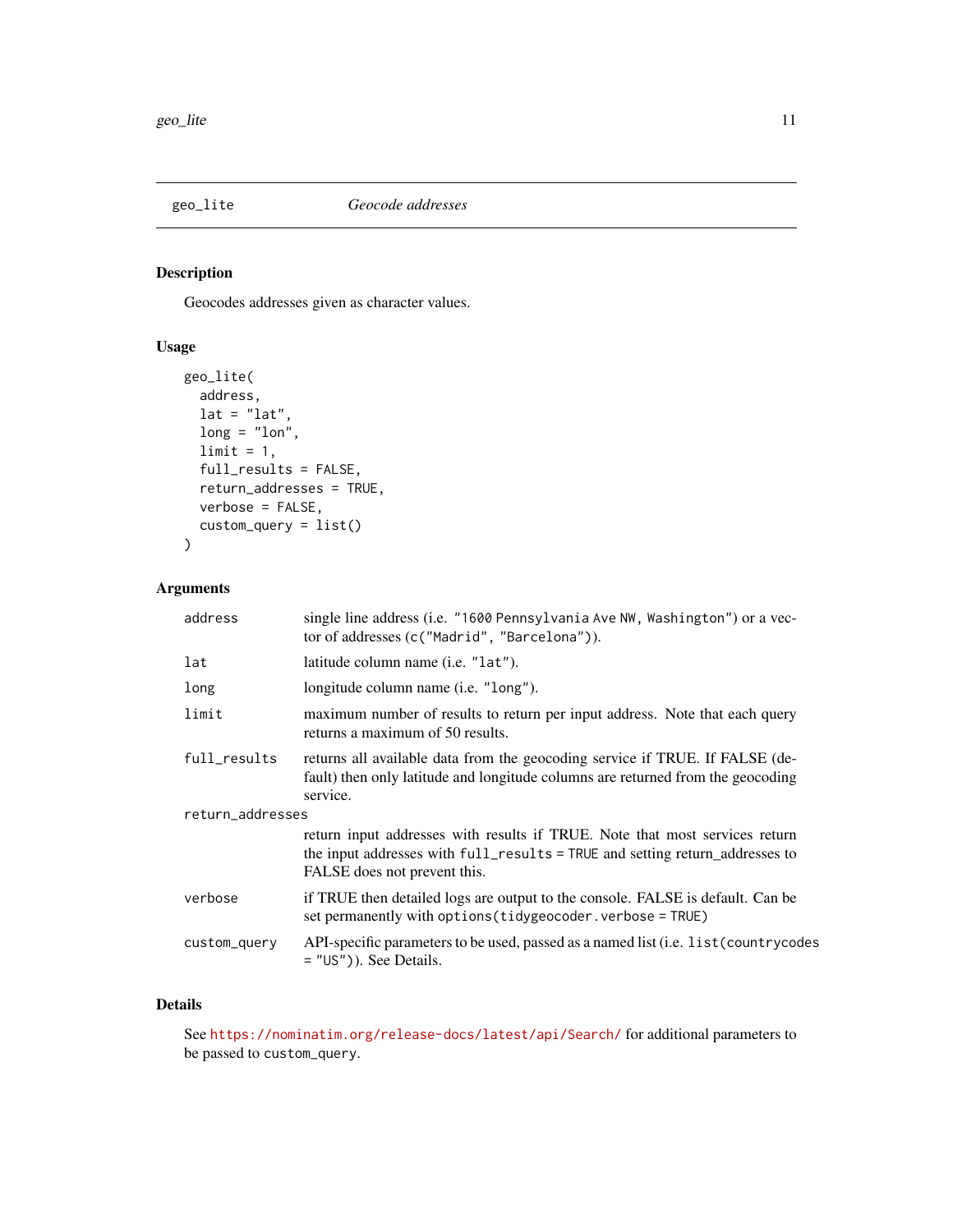#### <span id="page-11-0"></span>Value

A tibble with the results.

#### See Also

```
geo_lite_sf(), tidygeocoder::geo()
```
Other geocoding: [geo\\_address\\_lookup\(](#page-2-1)), [geo\\_amenity\(](#page-6-1)), [reverse\\_geo\\_lite\(](#page-16-1))

#### Examples

```
geo_lite("Madrid, Spain")
# Several addresses
geo_lite(c("Madrid", "Barcelona"))
# With options: restrict search to USA
geo_lite(c("Madrid", "Barcelona"),
 custom_query = list(countrycodes = "US"),
 full_results = TRUE
\mathcal{L}
```
#### <span id="page-11-1"></span>geo\_lite\_sf *Get spatial objects through geocoding*

#### Description

This function allows you to geocode addresses and return the corresponding spatial object.

The parameter points\_only specifies whether the function results will be points (all Nominatim results are guaranteed to have at least point geometry) or possibly other spatial objects.

Note that the type of geometry returned in case of points\_only = FALSE will depend on the object being geocoded:

- administrative areas, major buildings and the like will be returned as polygons
- rivers, roads and their like as lines
- amenities may be points even in case of a points\_only = FALSE call

The function is vectorized, allowing for multiple addresses to be geocoded; in case of points\_only = FALSE multiple geometry types may be returned.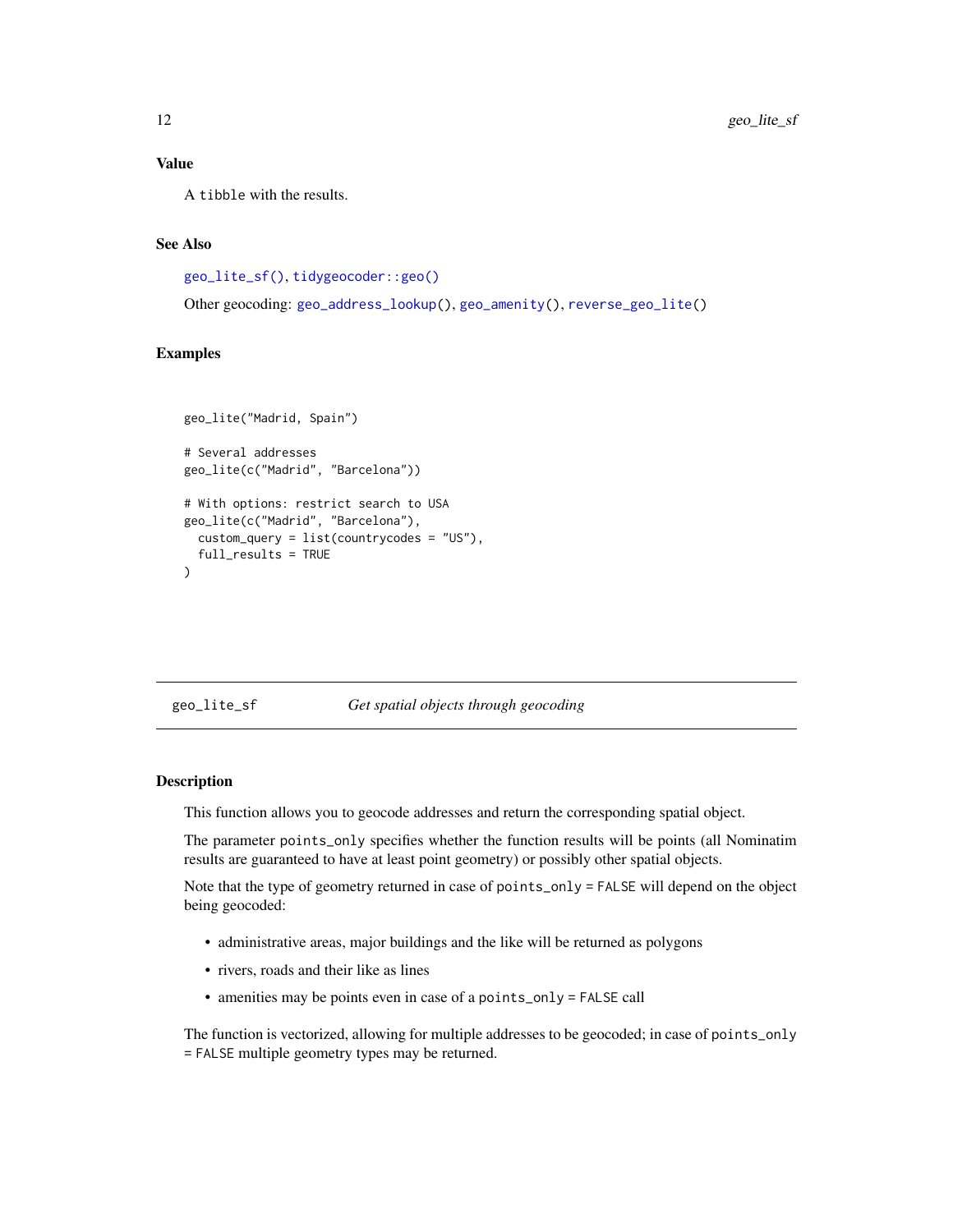<span id="page-12-0"></span>geo\_lite\_sf 13

#### Usage

```
geo_lite_sf(
 address,
 limit = 1,return_addresses = TRUE,
  full_results = FALSE,
 verbose = FALSE,
  custom_query = list(),
 points_only = TRUE
)
```
#### Arguments

| address          | single line address (i.e. "1600 Pennsylvania Ave NW, Washington") or a vec-<br>tor of addresses (c("Madrid", "Barcelona")).                                                                 |
|------------------|---------------------------------------------------------------------------------------------------------------------------------------------------------------------------------------------|
| limit            | maximum number of results to return per input address. Note that each query<br>returns a maximum of 50 results.                                                                             |
| return_addresses |                                                                                                                                                                                             |
|                  | return input addresses with results if TRUE. Note that most services return<br>the input addresses with full_results = TRUE and setting return_addresses to<br>FALSE does not prevent this. |
| full_results     | returns all available data from the geocoding service if TRUE. If FALSE (de-<br>fault) then only latitude and longitude columns are returned from the geocoding<br>service.                 |
| verbose          | if TRUE then detailed logs are output to the console. FALSE is default. Can be<br>set permanently with options (tidygeocoder. verbose = TRUE)                                               |
| custom_query     | API-specific parameters to be used, passed as a named list (i.e. list (country codes<br>$=$ "US")). See Details.                                                                            |
| points_only      | Logical TRUE/FALSE. Whether to return only spatial points (TRUE, which is the<br>default) or potentially other shapes as provided by the Nominatim API (FALSE).                             |

#### Details

See <https://nominatim.org/release-docs/latest/api/Search/> for additional parameters to be passed to custom\_query.

#### Value

A sf object with the results.

#### See Also

#### [geo\\_lite\(\)](#page-10-1)

Other spatial: [bbox\\_to\\_poly\(](#page-1-1)), [geo\\_address\\_lookup\\_sf\(](#page-4-1)), [geo\\_amenity\\_sf\(](#page-8-1)), [reverse\\_geo\\_lite\\_sf\(](#page-18-1))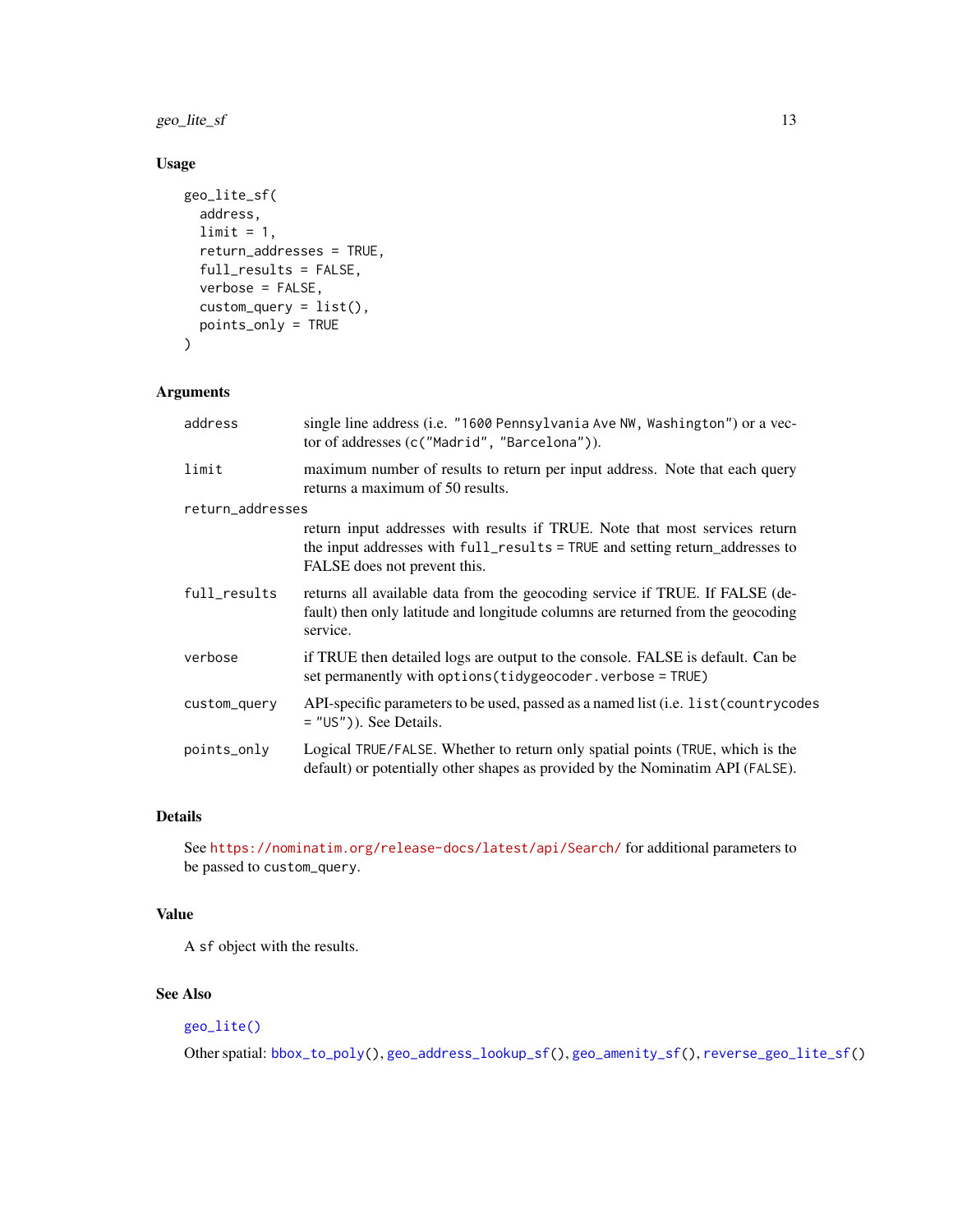#### Examples

```
# Map - Points
library(ggplot2)
pentagon <- geo_lite_sf("Pentagon")
ggplot(pentagon) +
  geom_sf()
pentagon_poly <- geo_lite_sf("Pentagon", points_only = FALSE)
ggplot(pentagon_poly) +
  geom_sf()
# Several results
Madrid <- geo_lite_sf("Madrid",
  limit = 2,
 points_only = FALSE, full_results = TRUE
\mathcal{L}ggplot(Madrid) +
 geom_sf(fill = NA)
Starbucks <- geo_lite_sf("Starbucks, New York",
  limit = 20, full_results = TRUE
)
ggplot(Starbucks) +
  geom_sf()
```
<span id="page-13-1"></span>osm\_amenities *OpenStreetMap amenity database*

#### Description

Database with the list of amenities available on OpenStreetMap.

#### Format

A tibble with the amenities and the corresponding category

#### Details

<span id="page-13-0"></span>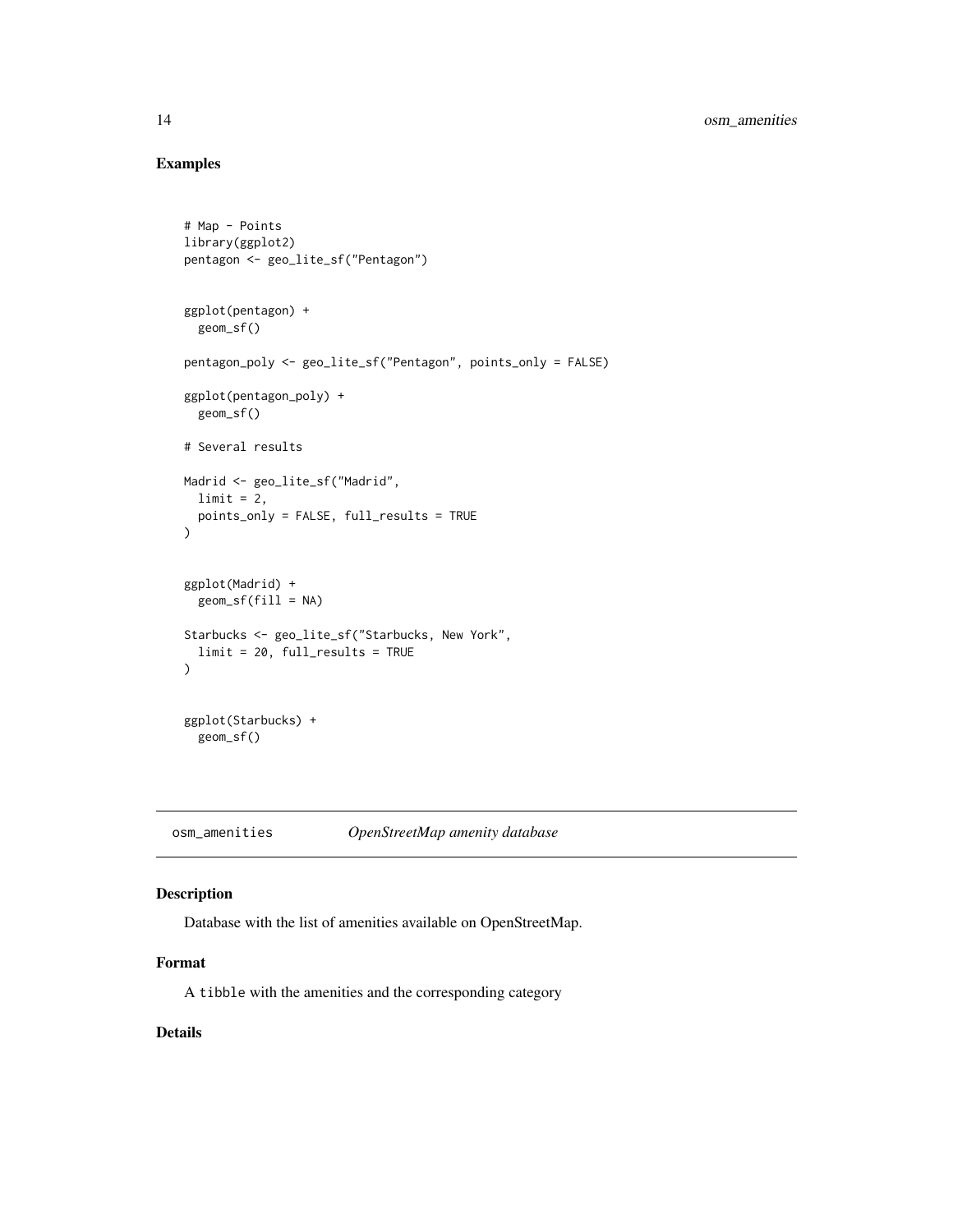category amenity Sustenance bar Sustenance biergarten Sustenance cafe Sustenance fast food Sustenance food\_court Sustenance ice cream Sustenance pub Sustenance restaurant Education college Education driving\_school Education kindergarten Education language\_school Education library Education toy\_library Education music\_school Education school Education university Transportation bicycle\_parking Transportation bicycle\_rental Transportation boat rental Transportation boat\_sharing Transportation bus\_station Transportation car\_rental Transportation car\_sharing Transportation car\_wash Transportation charging\_station Transportation ferry\_terminal Transportation fuel Transportation grit\_bin Transportation parking Transportation parking\_entrance Transportation parking\_space Transportation taxi Financial atm Financial bank Healthcare baby\_hatch Healthcare clinic Healthcare dentist Healthcare doctors Healthcare hospital<br>Healthcare hursing Healthcare pharmacy Healthcare social\_facility

Transportation bicycle\_repair\_station Transportation vehicle\_inspection Transportation motorcycle\_parking Financial bureau\_de\_change nursing\_home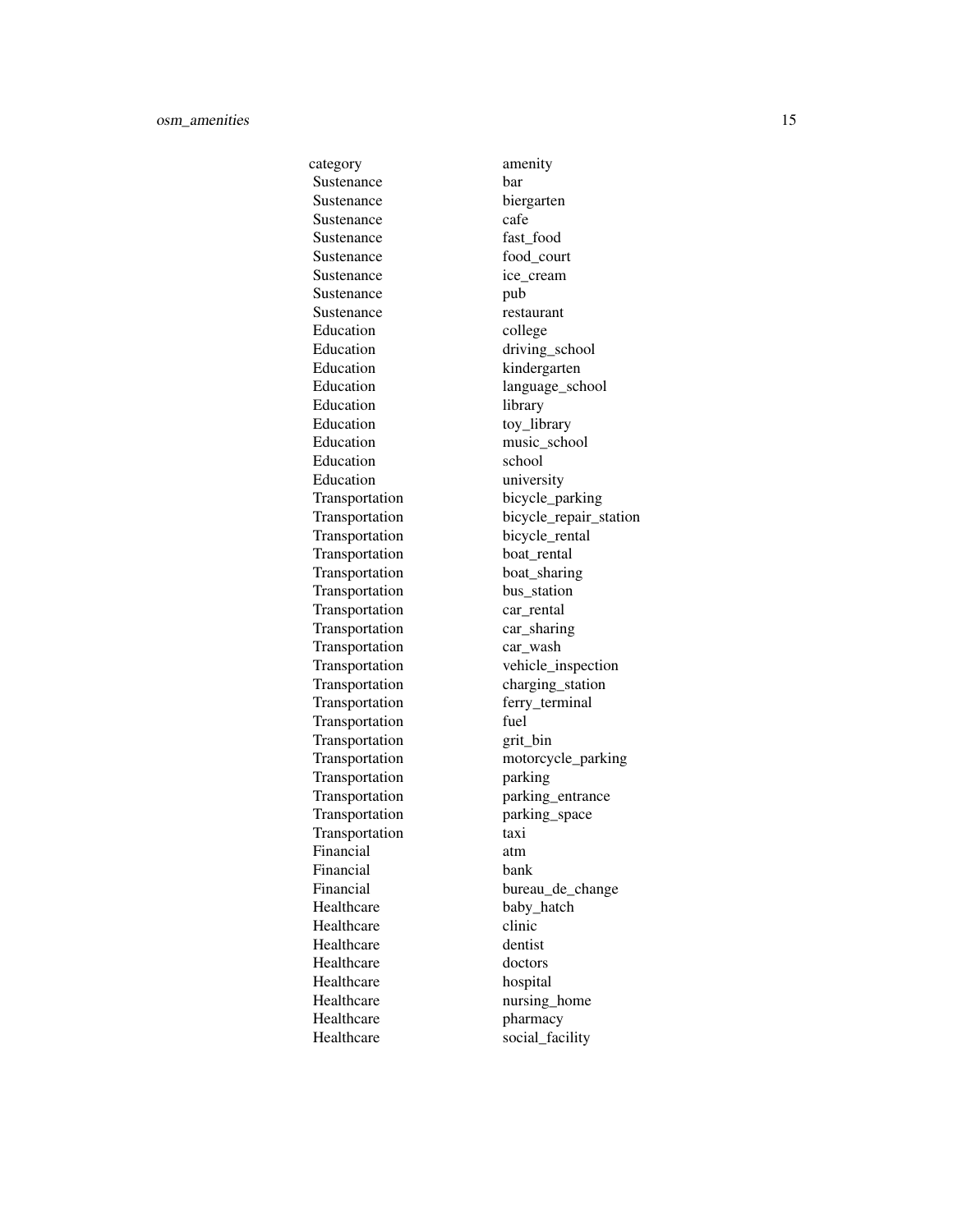Healthcare veterinary Entertainment-Arts-Culture arts\_centre Entertainment-Arts-Culture brothel Entertainment-Arts-Culture casino Entertainment-Arts-Culture cinema Entertainment-Arts-Culture community\_centre Entertainment-Arts-Culture conference\_centre Entertainment-Arts-Culture events\_venue Entertainment-Arts-Culture fountain Entertainment-Arts-Culture gambling Entertainment-Arts-Culture love\_hotel Entertainment-Arts-Culture nightclub Entertainment-Arts-Culture planetarium Entertainment-Arts-Culture public\_bookcase Entertainment-Arts-Culture social\_centre Entertainment-Arts-Culture stripclub Entertainment-Arts-Culture studio Entertainment-Arts-Culture swingerclub Entertainment-Arts-Culture theatre Public Service courthouse Public Service embassy Public Service fire station Public Service police Public Service post\_box Public Service post\_depot Public Service post\_office Public Service prison Public Service ranger\_station Public Service townhall Facilities bbq Facilities bench Facilities dog\_toilet Facilities drinking\_water Facilities give\_box Facilities shelter Facilities shower Facilities telephone Facilities toilets Facilities water\_point Facilities watering\_place Waste Management sanitary\_dump\_station Waste Management recycling Waste Management waste\_basket Waste Management waste\_disposal Waste Management waste\_transfer\_station Others animal\_boarding Others animal\_breeding Others animal\_shelter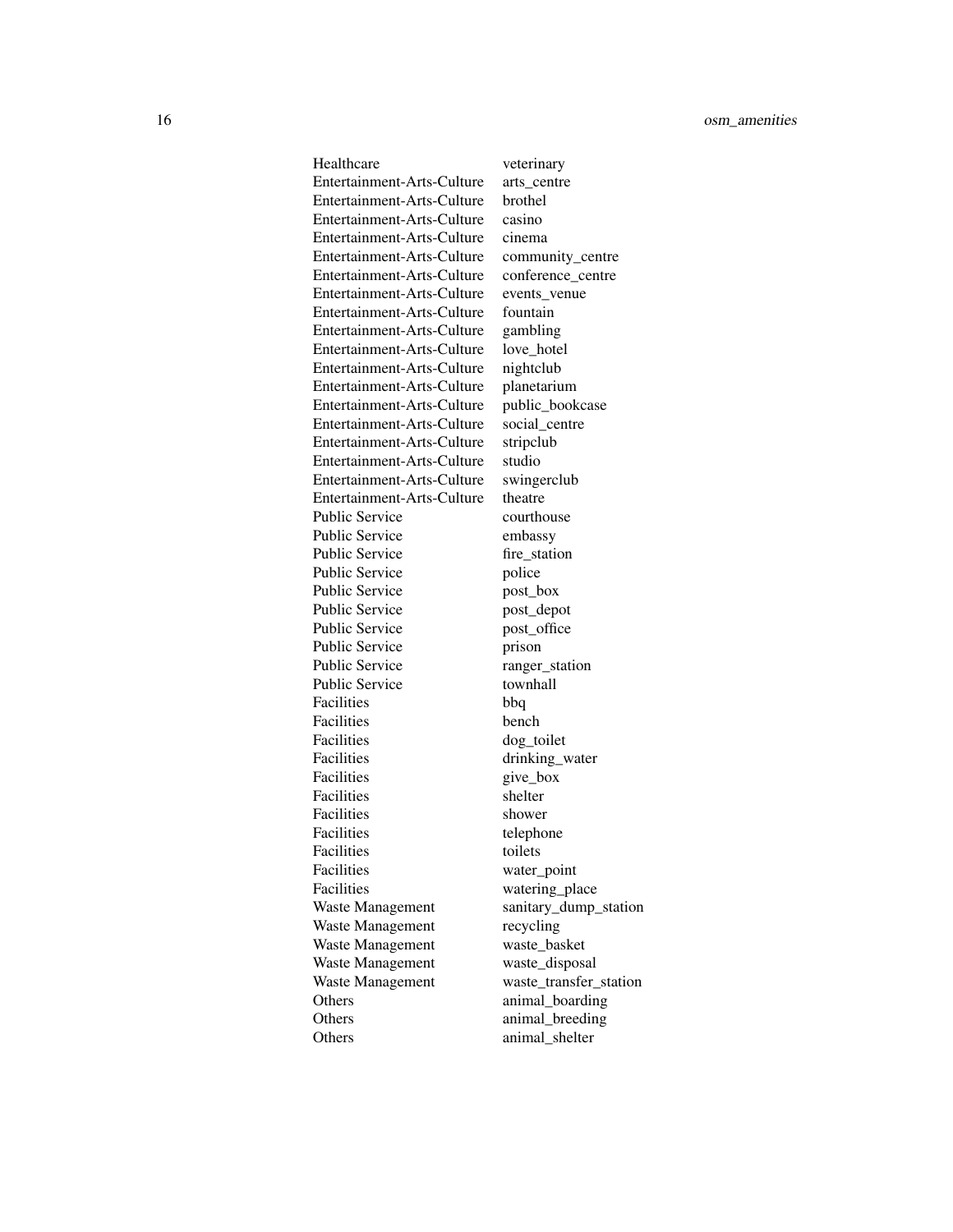<span id="page-16-0"></span>

| Others | baking_oven |
|--------|-------------|
| Others | childcare   |
| Others | clock       |
| Others | crematorium |
| Others | dive centre |

#### Note

Data extracted on 14 June 2021.

#### Source

<https://wiki.openstreetmap.org/wiki/Key:amenity>

#### See Also

Other amenity: [bbox\\_to\\_poly\(](#page-1-1)), [geo\\_amenity\\_sf\(](#page-8-1)), [geo\\_amenity\(](#page-6-1))

#### Examples

amenities <- nominatimlite::osm\_amenities

amenities

<span id="page-16-1"></span>reverse\_geo\_lite *Reverse geocode coordinates*

#### Description

Reverse geocodes geographic coordinates (latitude and longitude) given as numeric values. Latitudes must be between -90 and 90 and longitudes must be between -180 and 180.

#### Usage

```
reverse_geo_lite(
  lat,
  long,
  address = "address",
  full_results = FALSE,
  return_coords = TRUE,
  verbose = FALSE,
  custom_query = list()
\mathcal{E}
```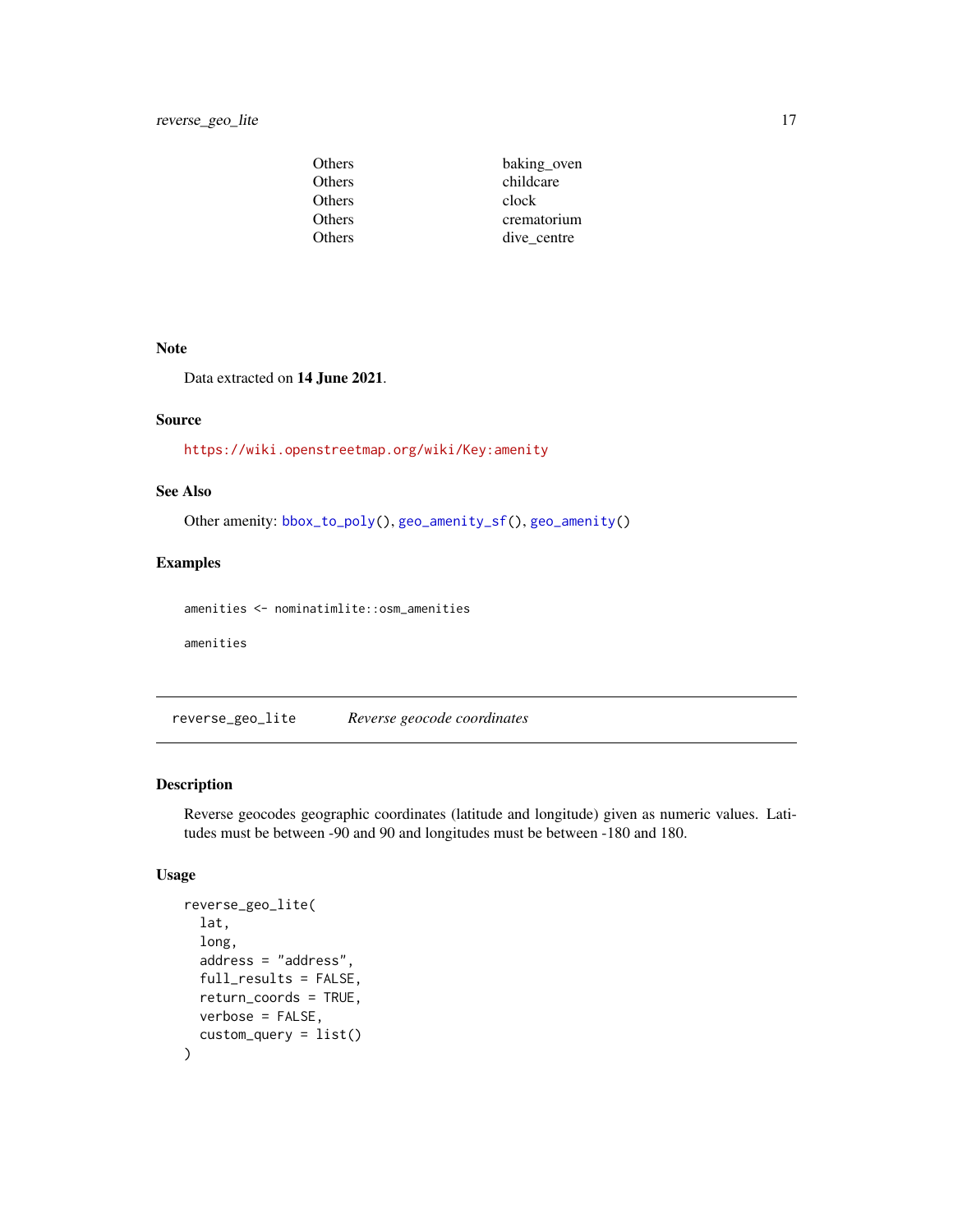#### Arguments

| lat           | latitude values (input data)                                                                                                                                                                 |
|---------------|----------------------------------------------------------------------------------------------------------------------------------------------------------------------------------------------|
| long          | longitude values (input data)                                                                                                                                                                |
| address       | name of the address column (in the output data)                                                                                                                                              |
| full_results  | returns all available data from the geocoding service if TRUE. If FALSE (de-<br>fault) then only a single address column is returned from the geocoding service.                             |
| return_coords | return input coordinates with results if TRUE. Note that most services return<br>the input coordinates with full_results = TRUE and setting return_coords<br>to FALSE does not prevent this. |
| verbose       | if TRUE then detailed logs are output to the console. FALSE is default. Can be<br>set permanently with options (tidygeocoder.verbose = TRUE)                                                 |
| custom_query  | API-specific parameters to be used, passed as a named list (ie. $list$ (zoom = 3)).<br>See Details.                                                                                          |

#### Details

See <https://nominatim.org/release-docs/develop/api/Reverse/> for additional parameters to be passed to custom\_query.

Use the option custom\_query =  $list(zoom = 3)$  to adjust the output. Some equivalences on terms of zoom:

#### zoom address\_detail

- 3 country
- 5 state
- 8 county
- 10 city
- 14 suburb
- 16 major streets
- 17 major and minor streets
- 18 building

#### Value

A tibble with the results.

#### See Also

[reverse\\_geo\\_lite\\_sf\(\)](#page-18-1), [tidygeocoder::reverse\\_geo\(\)](#page-0-0) Other geocoding: [geo\\_address\\_lookup\(](#page-2-1)), [geo\\_amenity\(](#page-6-1)), [geo\\_lite\(](#page-10-1))

#### Examples

<span id="page-17-0"></span>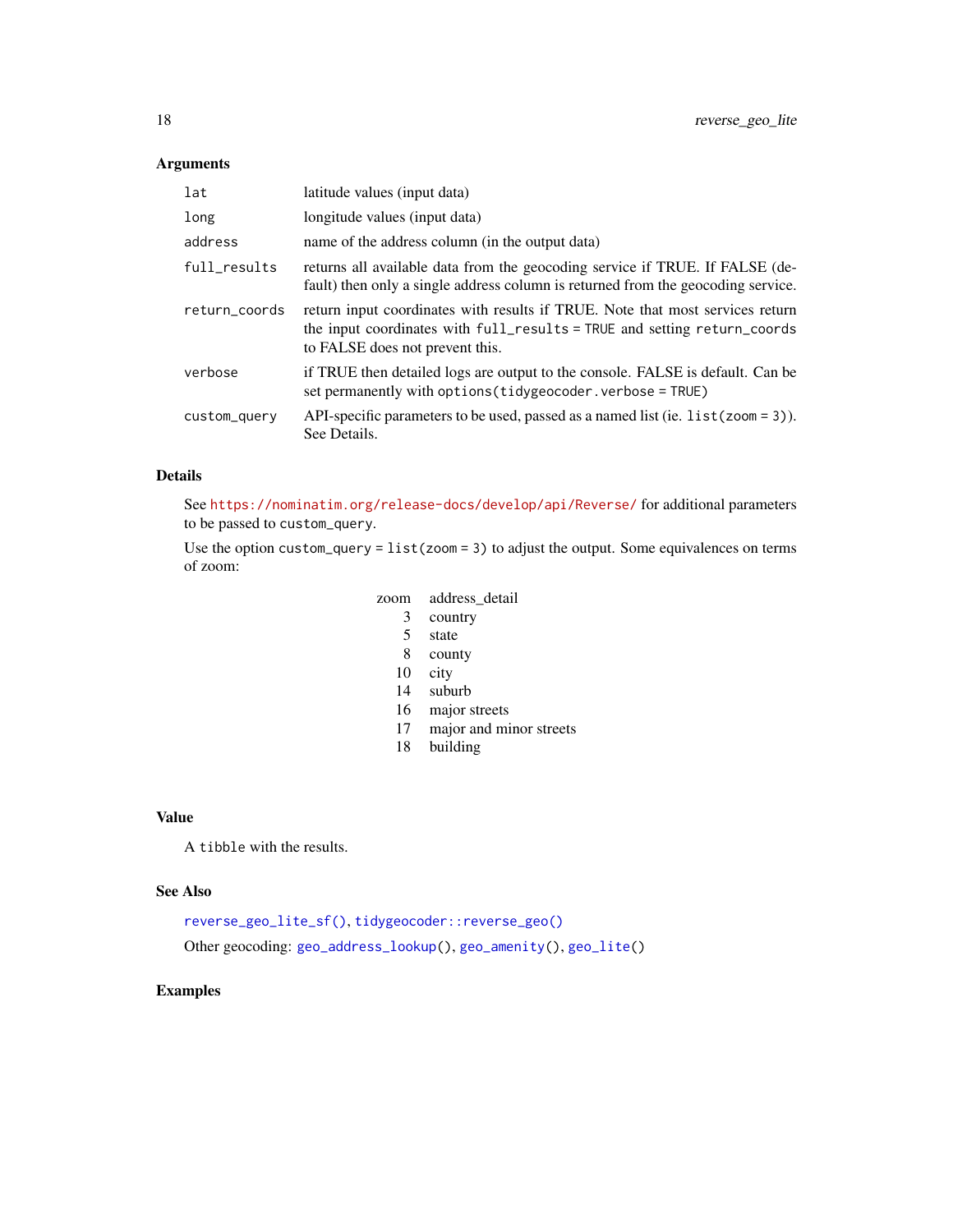#### <span id="page-18-0"></span>reverse\_geo\_lite\_sf 19

```
reverse_geo_lite(lat = 40.75728, long = -73.98586)
# Several coordinates
reverse_geo_lite(
 lat = c(40.75728, 55.95335),long = c(-73.98586, -3.188375)
)
# With options: zoom to country
reverse_geo_lite(
  lat = c(40.75728, 55.95335),
  long = c(-73.98586, -3.188375),
  custom_query = list(zoom = 0),
  verbose = TRUE,
  full_results = TRUE
)
```
<span id="page-18-1"></span>reverse\_geo\_lite\_sf *Get spatial objects through reverse geocoding*

#### Description

This function allows you extract the spatial object located on a known pair of coordinates (lat, long). Latitudes must be between -90 and 90 and longitudes must be between -180 and 180.

#### Usage

```
reverse_geo_lite_sf(
  lat,
  long,
  address = "address",
  full_results = FALSE,
  return_coords = TRUE,
  verbose = FALSE,
  \text{custom\_query} = \text{list}(),points_only = TRUE
\lambda
```
#### Arguments

| lat          | latitude values (input data)                                                                                                                                     |
|--------------|------------------------------------------------------------------------------------------------------------------------------------------------------------------|
| long         | longitude values (input data)                                                                                                                                    |
| address      | name of the address column (in the output data)                                                                                                                  |
| full results | returns all available data from the geocoding service if TRUE. If FALSE (de-<br>fault) then only a single address column is returned from the geocoding service. |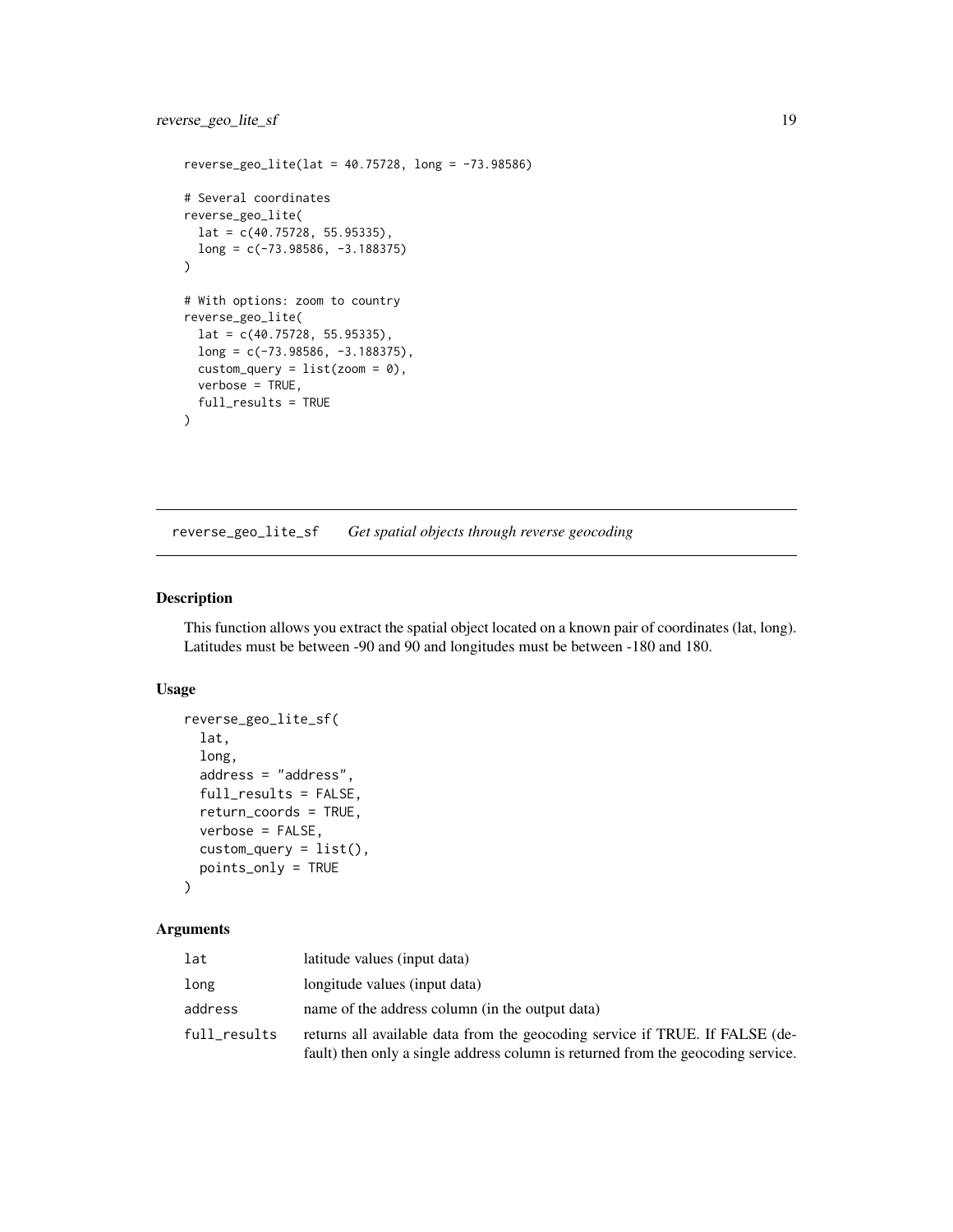<span id="page-19-0"></span>

| return_coords | return input coordinates with results if TRUE. Note that most services return<br>the input coordinates with full_results = TRUE and setting return_coords<br>to FALSE does not prevent this. |
|---------------|----------------------------------------------------------------------------------------------------------------------------------------------------------------------------------------------|
| verbose       | if TRUE then detailed logs are output to the console. FALSE is default. Can be<br>set permanently with options (tidygeocoder.verbose = TRUE)                                                 |
| custom_query  | API-specific parameters to be used, passed as a named list (ie. $list$ (zoom = 3)).<br>See Details.                                                                                          |
| points_only   | Logical TRUE/FALSE. Whether to return only spatial points (TRUE, which is the<br>default) or potentially other shapes as provided by the Nominatim API (FALSE).                              |

#### Details

See <https://nominatim.org/release-docs/develop/api/Reverse/> for additional parameters to be passed to custom\_query.

Use the option custom\_query = list(zoom = 3) to adjust the output. Some equivalences on terms of zoom:

| zoom | address detail |
|------|----------------|
| 3    | country        |

- 5 state
- 8 county
- 10 city
- 14 suburb
- 16 major streets
- 17 major and minor streets
- 18 building

#### Value

A sf object with the results.

#### See Also

#### [reverse\\_geo\\_lite\(\)](#page-16-1)

Other spatial: [bbox\\_to\\_poly\(](#page-1-1)), [geo\\_address\\_lookup\\_sf\(](#page-4-1)), [geo\\_amenity\\_sf\(](#page-8-1)), [geo\\_lite\\_sf\(](#page-11-1))

#### Examples

library(ggplot2)

Coliseum <- geo\_lite("Coliseo, Rome, Italy")

# Coliseum Col\_sf <- reverse\_geo\_lite\_sf( lat = Coliseum\$lat,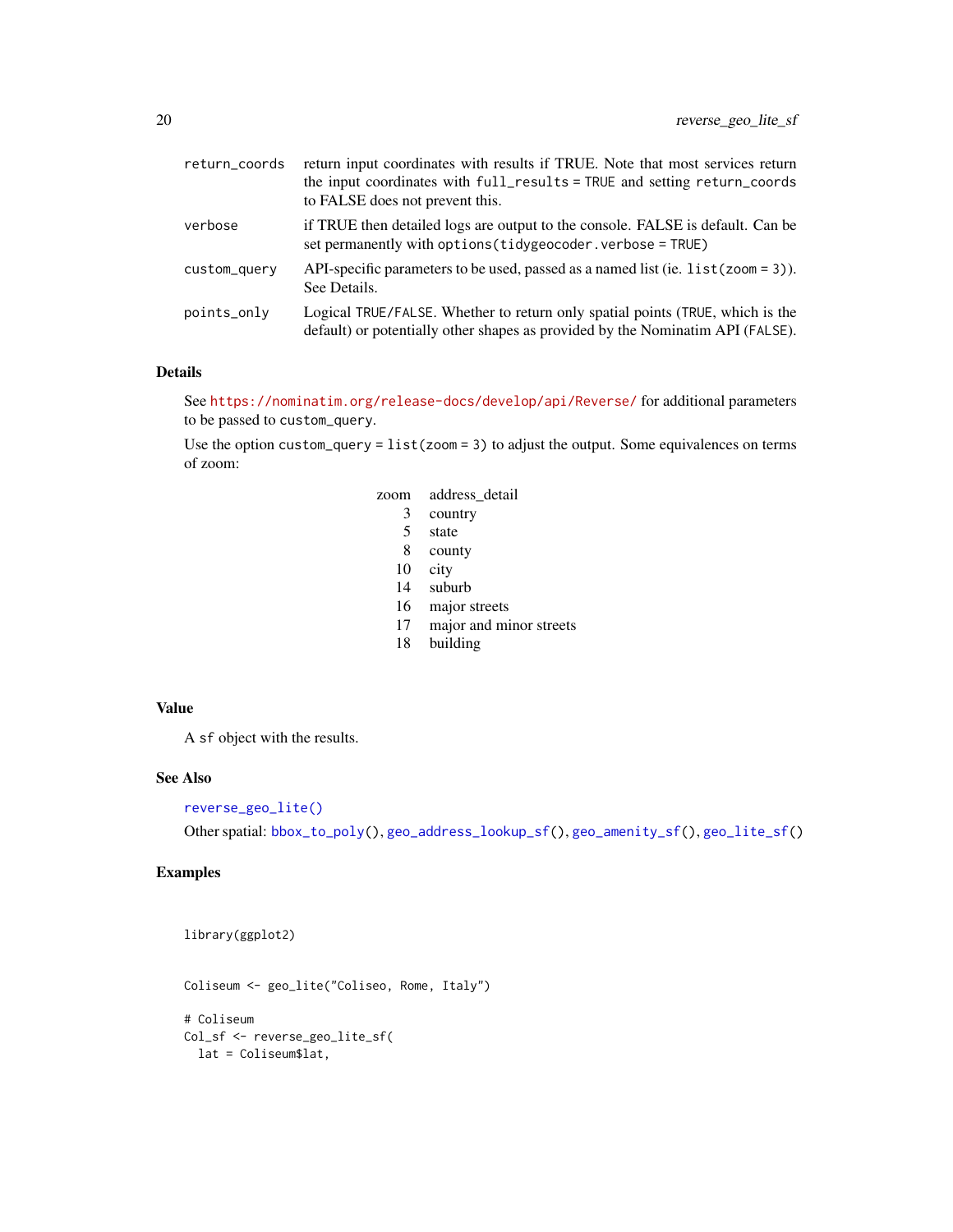```
lon = Coliseum$lon,
 points_only = FALSE
\mathcal{L}ggplot(Col_sf) +
 geom_sf()
# City of Rome - Zoom 10
Rome_sf <- reverse_geo_lite_sf(
 lat = Coliseum$lat,
 lon = Coliseum$lon,
 custom_query = list(zoom = 10),
 points_only = FALSE
)
ggplot(Rome_sf) +
 geom_sf()
# County - Zoom 8
County_sf <- reverse_geo_lite_sf(
 lat = Coliseum$lat,
 lon = Coliseum$lon,
 custom\_query = list(zoom = 8),points_only = FALSE
\overline{)}ggplot(County_sf) +
 geom_sf()
```